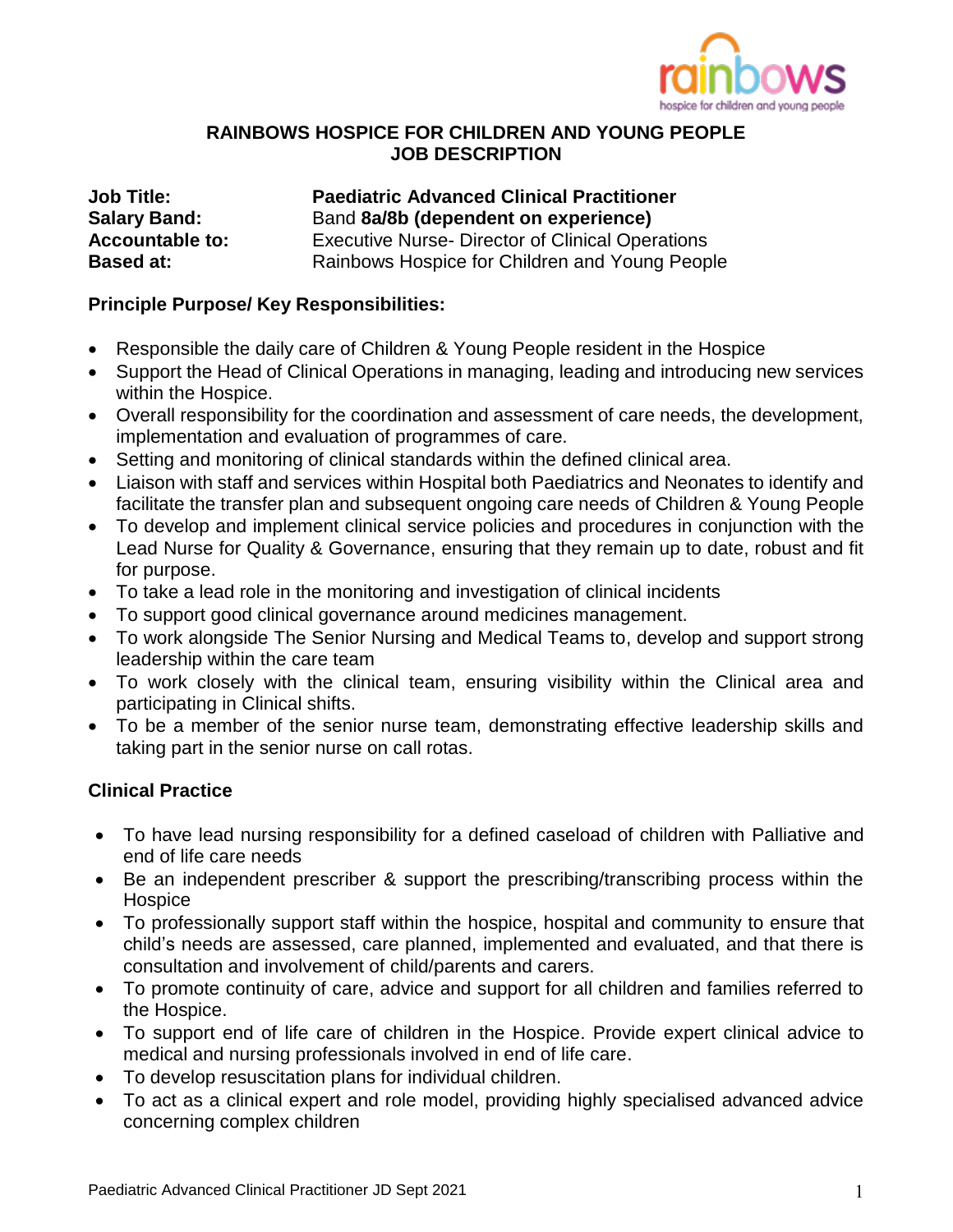

- To work autonomously within own field of practice to the benefit of the child's care.
- Ensure all care and the required care package is individualised to encompass the spiritual and cultural needs of the child and family.
- To provide an interface between hospital and community to provide a seamless service and discharge process for the family.
- Is aware of clinical considerations of children with Palliative care & LTV support needs.
- To provide professional advice to children, carers, colleagues and health care professionals on a variety of issues relating to complex care.
- To act as an advocate for the child and family ensuring the provision of appropriate information and support services.
- Ensure infection control standards including COVID Secure requirements are maintained within the unit.
- Initiation, development, implementation, facilitation and review of new practice.
- To work in conjunction with the family, other health professionals and other agencies to ensure a holistic approach to the child's care.
- To promote health, comfort, dignity and quality of life whilst supporting and promoting the child and families rights.
- To promote children's equality, diversity and rights in relation to treatment options and outcome.

#### **Management:**

- To support the MDT on a daily basis within the Hospice
- To manage and prioritise the clinical needs of the CYP in the Hospice.
- To lead, motivate, develop and retain staff utilising in-house training, mentorship, preceptorship, objective setting and appraisal.
- To facilitate the management of care packages in liaison with other health and social care providers for the transfer and discharge of children with complex disease.
- To support staff caring for any child who dies unexpectedly, or are required to provide resuscitation for a child.
- To implement ventilation service procedures and working practices.
- To actively participate in organisational/regional meetings and steering groups.
- To ensure that appropriate documentation/record keeping are maintained and the principles of best practice adopted as per NMC guidance.
- Identifies and evaluates areas for potential service improvement
- Evaluates the effectiveness of the service.
- Compiles monthly activity & quality data for reporting at CQAC and Board.
- To provide effective nursing leadership, expertise, advice and support to professional teams/department and ensure the provision of high quality care to children and families
- Manages conflicts and complaints

# **Training and Development:**

• Participates in the education and development of the MDT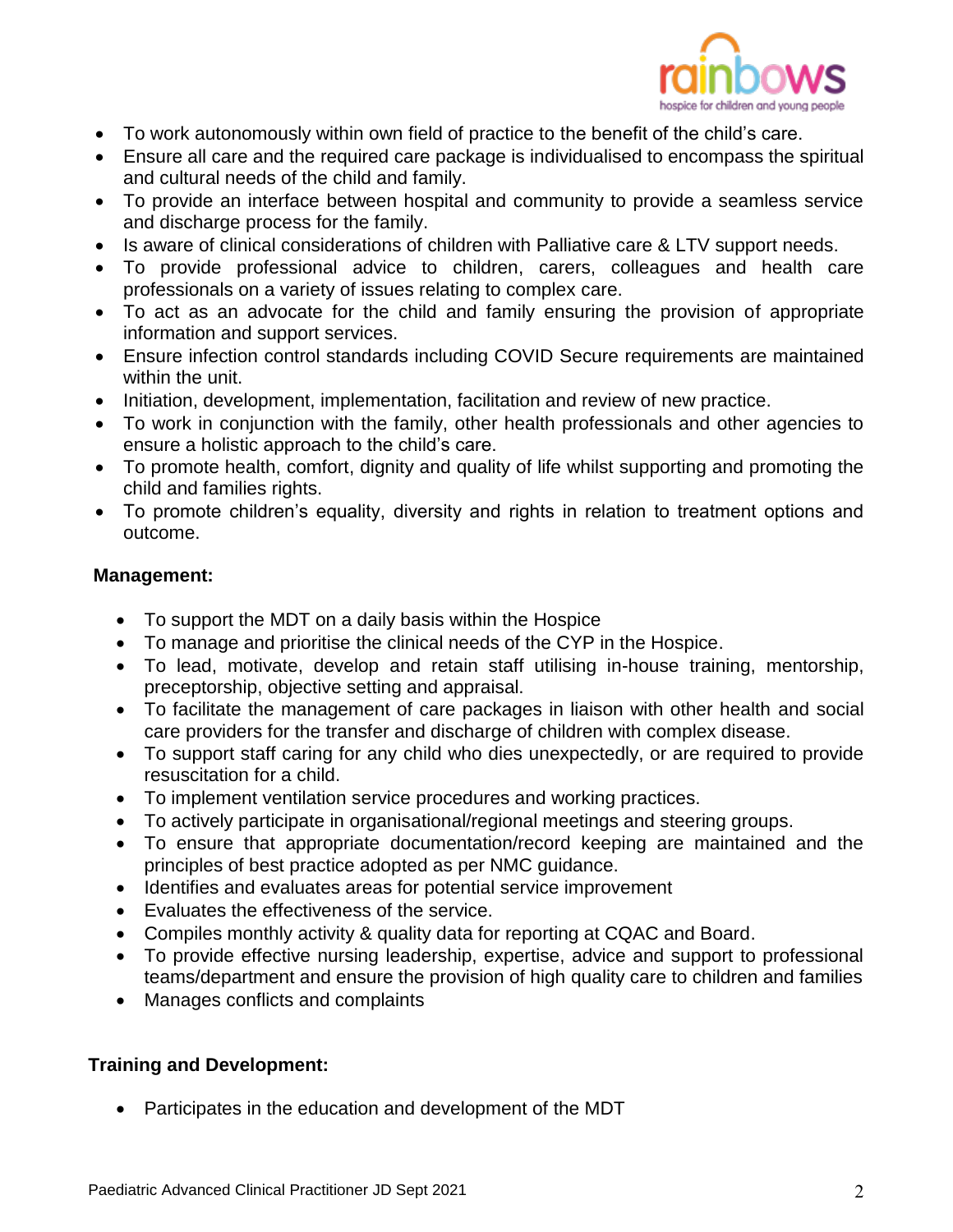

- Works closely with the Lead Nurse for Education to develop & deliver the required training & education packages
- Provides mentorship, clinical and professional supervision
- Contributes to identification of learning needs and development of appropriate multiprofessional programmes on a regional basis
- Has a Lead Clinician role in development, production and evaluation of regional clinical procedure/practice guidelines for Palliative Care
- Maintains own professional development and mandatory training identifying learning needs in relation to specialist area of practice.
- Acts as a resource to other multidisciplinary team members on all aspects of care.
- Participates in regional/national/international events in order to further develop knowledge and share best practice.
- Ensure appropriate educational opportunities are provided for students and established nursing staff in post including succession planning.

### **Research and Development:**

- Participates and leads research and audit within the area of Paediatric Palliative Care
- Maintains high standards of research-based care to children and ensures that clinical practice procedures and standards of care are based where available on valid current research findings.
- Works alongside the Research Manager to identify potential research studies for participation in.
- Disseminates good practice to other paediatric centres both locally, regionally and nationally.
- Participates in research awareness training
- Works within research governance arrangements to support clinical audit locally, regionally, nationally and internationally.
- Participating in clinical audit and quality improvement.
- Participates in the application and evaluation of research findings.

# **Data Compliance and Confidentiality**

- In line with national legislation, and Rainbows policies, must process all personal data fairly and lawfully, for the specific purpose(s) it was obtained and not disclosed in any way incompatible with such purpose(s) or to any unauthorised persons or organisations, unless a lawful exemption applies
- To comply with all Rainbows policies and procedures on Data Protection, Confidentiality and Information Security.

#### **Behaviours and Values**

- To promote, uphold and demonstrate the Rainbows values of WE CARE
- To work actively and positively as part of the wider hospice team, demonstrating a desire and ability to build relationships with colleagues across all teams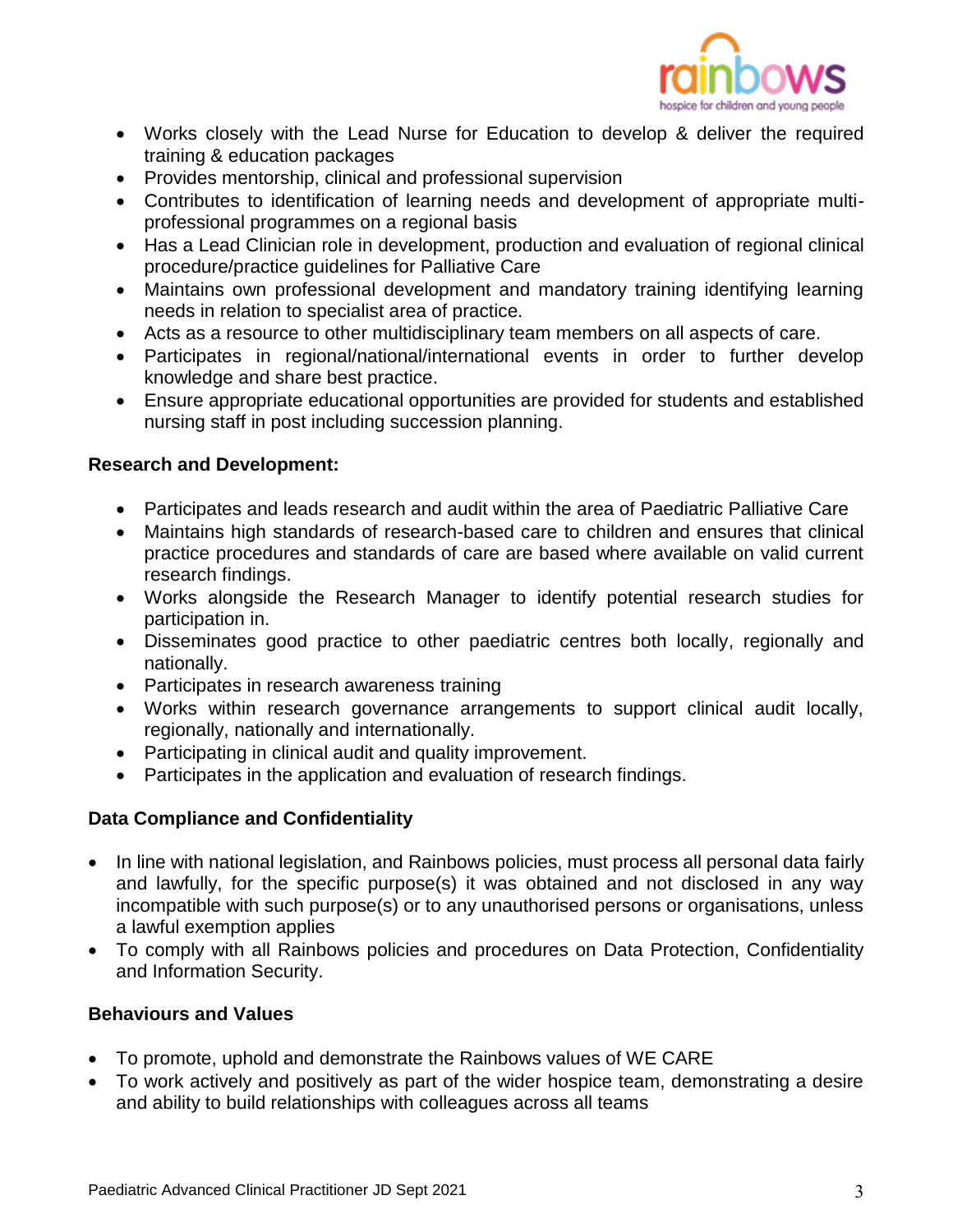

- To be able to manage time and projects effectively and efficiently and respond to shifting priorities and workloads with ease
- To be proactive in seeking out support and finding new ways to encourage supporters to participate in our activities.
- To act always in a professional manner, respecting the needs of colleagues and co-workers, working collaboratively to ensure a harmonious work environment and following our code of conduct at all times

# **Safeguarding Children and Vulnerable Adults**

- To comply with Hospice and Leicester City LSCB Policy, Procedures and Practice
- To follow hospice policy regarding the management of safeguarding concerns.
- To access mandatory safeguarding training and demonstrate competence at the required level.Access and promote safeguarding supervision.

### **Equality, Diversity and Rights**

Rainbows Hospice for Children and Young People is committed to improving the quality of its services to all people, irrespective of race/ethnicity, disability, gender, religion or belief, age or sexual orientation. Our objective is to deliver high quality services that are accessible, responsive, and appropriate to meet the diverse needs of different groups and individuals. As such, we will continue to take action to ensure that staff and volunteers employed by Rainbows Hospice are culturally aware and treat every person with dignity, respect and fairness, in a way that is sensitively responsive to differences and similarities. Unlawful discrimination and other forms of exclusion have no place within Rainbows Hospice.

Responsibilities;

- To support equality, diversity and rights of all including children, young people and their families, staff and volunteers.
- To actively promote the consultation of children/young people and families and their involvement and participation in decision making.
- To work to the Hospice Equality and Diversity Policy.

# **Health and Safety**

- To carry out duties placed on employees by the Health and Safety at Work Act 1974To comply with Health and Safety Policy
- To take reasonable care for the Health and Safety of themselves and others whom may be affected by their acts or omissions at work
- To co-operate with their employer as far as is necessary to meet the requirements of the legislation